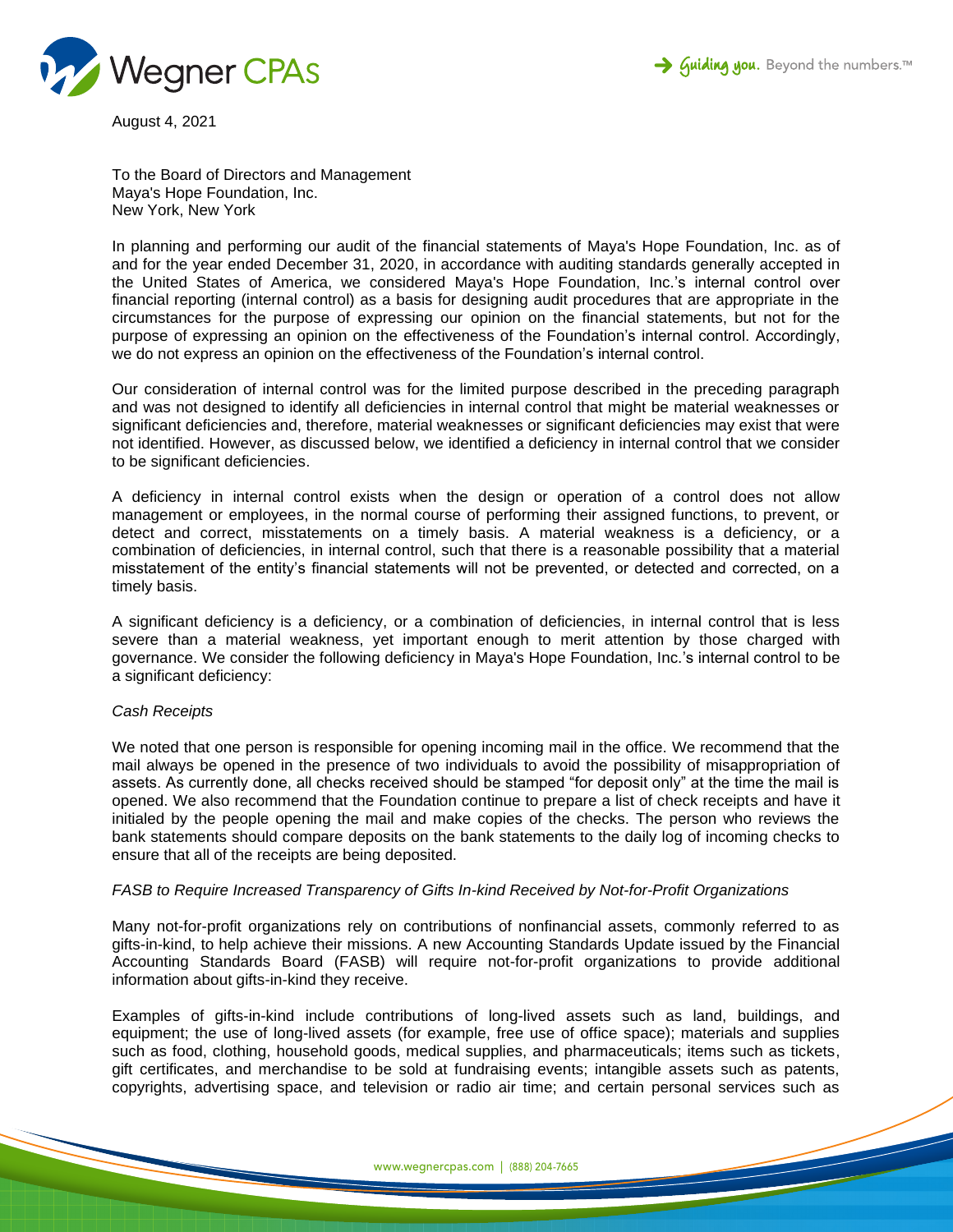services provided by accountants, architects, attorneys, carpenters, doctors, electricians, nurses, plumbers, teachers, and other professionals and craftsmen.

The Update does not change how not-for-profit organizations recognize and measure gifts-in-kind in their financial statements. The intent of the Update is to improve transparency in the reporting of gifts-in-kind, including transparency on how gifts-in-kind are used and how they are valued, by enhancing presentation and disclosure requirements.

The Update requires a not-for-profit organization to present gifts-in-kind as a separate line item in its statement of activities, apart from contributions of cash and other financial assets such as common and preferred stocks, bonds, and mutual fund shares.

In addition, the Update requires a not-for-profit organization to disclose a breakdown of the amount of gifts-in-kind recognized within the statement of activities by type. Then, for each type of gifts-in-kind recognized, the Update requires a not-for-profit organization to disclose:

- Information about whether the gifts-in-kind were either monetized or used during the reporting period and, if used, a description of the programs or other activities in which the gifts-in-kind were used.
- Its policy, if any, about monetizing rather than using gifts-in-kind.
- A description of any donor-imposed restrictions on the gifts-in-kind.
- How it valued the gifts-in-kind (in accordance with the requirements of other accounting standards).

The requirements in the Update should be applied on a retrospective basis and are effective for annual financial statements for fiscal years beginning after June 15, 2021, with early adoption permitted.

## *Lease Accounting Standard Update*

ASU 2016-02, *Leases (Topic 842)*. Most not-for-profit organizations must apply this standard for fiscal years beginning after December 15, 2021 (i.e., calendar year ending December 31, 2022, or fiscal years ending in 2023). Earlier adoption is permitted.

ASU 2016-02 applies to any entity that enters into a lease (with a few exceptions that are unlikely to affect most not-for-profit organizations). Although the new standard applies to both lessees and lessors, the changes in this standard will have their greatest effects for entities that are lessees because the standard requires those entities to recognize right-to-use assets and lease obligations associated with all leases in the statement of financial position. By requiring that essentially all leases be reported as assets and liabilities, the financial statements of many not-for-profit organizations will change dramatically.

Although lessees are allowed to make an accounting policy election not to recognize lease assets and lease liabilities for leases with a term of twelve months or less, the relief afforded by that election is limited because it is not available if there is an option to extend the lease beyond twelve months and the organization is reasonably certain to exercise that option. The election also is not available if the lease includes an option to purchase the underlying asset and the organization is reasonably certain to exercise that option.

For most not-for-profit organizations determining the effort necessary to implement the standard requires locating all of its leases. Capital leases and their terms are probably tracked currently, but operating leases may require more effort because the current accounting standard does not require organizations to track the lease terms that are necessary to implement the new standard. Furthermore, capital leases of smaller dollar value items such as copiers, computers, and similar other equipment may have been dismissed in the past as immaterial, but the impact of those leases on financial statements will need to be reassessed under the new standard.